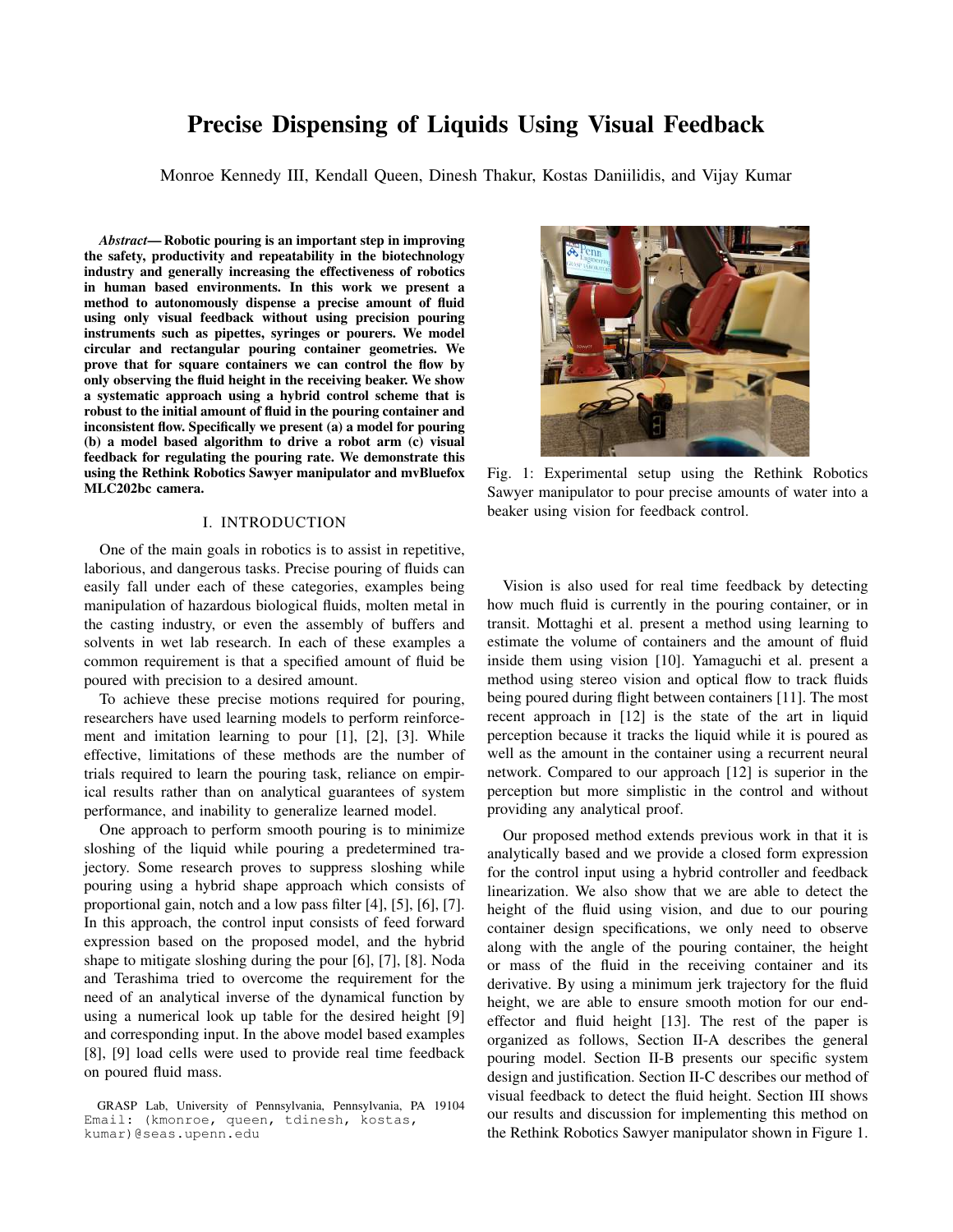

Fig. 2: The Pouring Problem: For a fluid poured from container  $\alpha$  to container  $\beta$  with specified geometric parameters, the goal is to pour a precise amount of fluid using visual or weight feedback based on an analytical model and closed form control.

#### II. METHODOLOGY

#### A. General Pouring Model

We propose a simple model to characterize smooth flow between two open containers. We assume as in [7] that the fall time of the fluid between the containers is negligible. Consider a pouring container  $\alpha$  and receiving container  $\beta$ , with respective volumes  $V_{\alpha}$ ,  $V_{\beta}$  respectively as shown in Figure 2. For container  $\beta$ , the height of fluid  $h_{\beta}$  and cross sectional area  $A_{\beta}(z_{\beta})$  parameterized by the height in the body fixed frame coordinate, together they define the volume

$$
V_{\beta} = \int_0^{h_{\beta}} A_{\beta}(z_{\beta}) dz_{\beta}.
$$
 (1)

For the pouring container  $\alpha$ , the maximum volume of the container is defined as  $V_{\alpha} = \int_0^{H_{\alpha}} A_{\alpha}(z_{\alpha})$  as shown in Figure 2, where  $H_{\alpha}$  is the height of the container, and  $A_{\alpha}(z_{\alpha})$  is the cross sectional area parameterized by the body frame coordinate. When container  $\alpha$  is rotated by angle  $\theta$ , there will be a volume of the fluid above the pouring lip  $V_{L,\alpha}$ , and volume below the pouring lip  $V_{s,\alpha}$ , separated by a surface area  $A_{s,\alpha}(\theta)$  as shown in Figure 2. The height of the fluid above the lip is defined as  $h_{L,\alpha}$ , and, for small heights, the volume is approximated as in [8], [9] by

$$
V_{L,\alpha} \simeq h_{L,\alpha} A_{s,\alpha}(\theta). \tag{2}
$$

The volume below the surface can be found by integrating the cross sectional area from the base of the container to the dividing surface  $A_{s,\alpha}$ , which defines the volume  $V_{s,\alpha}$ 

$$
V_{s,\alpha} = \int A_{\alpha}(z_{\alpha}) dz_{\alpha}.
$$
 (3)

The dividing surface  $A_{s,\alpha}$  is a function of the angle  $\theta$ , container geometry and volume of fluid below the surface  $V_{s,\alpha}$ . Assuming the only degree of freedom is  $\theta$ , then  $\theta$ , its derivative  $\omega = \dot{\theta}$  or higher order derivatives must be controlled to produce the desired flow rate and poured volume.



Fig. 3: Pouring geometry used to derive analytical model.

The flow rate between the two containers  $\alpha$  and  $\beta$  is defined as  $q\left[\frac{m^3}{s}\right]$ . In relation to the respective volumes, the flow rate is defined by

$$
q = \dot{V}_{\beta} = -\dot{V}_{\alpha} = -(\dot{V}_{L,\alpha} + \dot{V}_{s,\alpha}).
$$
 (4)

By expanding this differentiation based on transient terms for container  $\alpha$ , the flow rate (4) becomes (5). Note that the partial derivatives of  $A_{s,\alpha}, V_{s,\alpha}$  are required as they are not explicitly a function of time

$$
q = -\dot{h}_{L,\alpha} A_{s,\alpha} - h_{L,\alpha} \frac{\partial A_{s,\alpha}}{\partial \theta} \omega - \frac{\partial V_{s,\alpha}}{\partial \theta} \omega
$$

$$
= \left( A_{\beta}(h_{\beta}) + h_{\beta} \frac{\partial A_{\beta}(h_{\beta})}{\partial h_{\beta}} \right) \dot{h}_{\beta}.
$$
(5)

To express  $h_{L,\alpha}$ , we define the area of the pouring mouth as  $A_L = h_{L,\alpha} L_{L,\alpha}(h_{L,\alpha})$ , where  $L_{L,\alpha}(h_{L,\alpha})$  is the line of the opening of the mouth at varying heights (as shown in Figure 3 where in this case it is a constant). We note that the height  $h_{L,\alpha}$  is related to the flowrate by Bernoulli's principle  $\frac{v^2}{2} + gz + \frac{p}{\rho} = const.$  where  $v, z, P, \rho$  are the fluid velocity, height, pressure and density respectively at a particular point in the steady, streamline flow. We consider Bernoulli's principle acting on volume  $V_{L,\alpha}$ . The fluid at the top surface of this volume has no velocity, whereas the volume at the bottom (height  $h_{L,\alpha}$  below the surface) has a velocity  $V = \sqrt{2gh_{L,\alpha}}$ . As flow rate is defined as  $q[\frac{m\delta}{s}]$  or  $[m^2 \cdot \frac{m}{s}]$ , we can integrate over the pouring area to obtain the flowrate

$$
q = A_L(h)v(h) = \int_0^{h_{L,\alpha}} L_{L,\alpha}(h)\sqrt{2gh}dh.
$$
 (6)

By differentiating this with respect to time, we can obtain an expression for  $h_{L,\alpha}$  in terms of flow rate  $q, \dot{q}$ . Given these fundamental equations, we consider different container designs to ensure effective state observation, system model simplicity and ultimately control.

# B. Specific Pouring Model Using Rectangular Container Geometry

Design considerations for the pouring container  $\alpha$  include the pouring lip and container geometry. The terms that are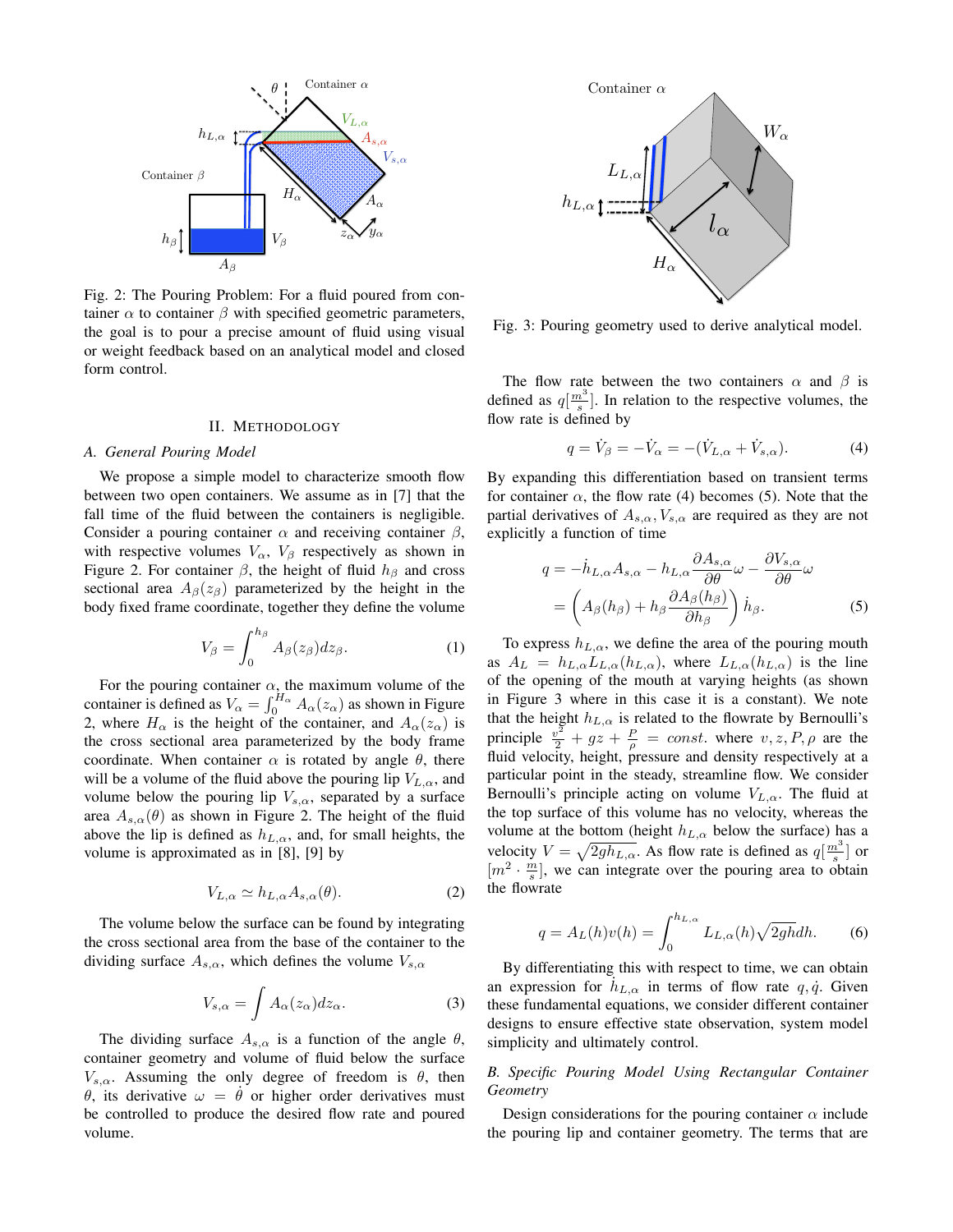

Fig. 4: We use the Rethink Robotics Sawyer manipulator to precisely pour colored water into a beaker using visual feedback from a mvBluefox MLC202bc camera.

directly related to these factors are the lip length  $L_{L,\alpha}(h_{L,\alpha})$ , flow rate  $q(h_{L,\alpha})$ , dividing area  $A_{s,\alpha}(\theta)$ , and volume below the lip  $V_{s,\alpha}(\theta)$ .

Considering three cases: a rectangular lip where the length is constant, v-shaped lip that has an opening angle  $\gamma$ , and circular lip shape, where the entire opening has a radius  $R$ , the lip shape equations become

$$
L_{L,\alpha,rect}(h) = L_{L,alpha} \tag{7}
$$

$$
L_{L,\alpha, vshape}(h) = 2h\cos(\frac{\gamma}{2})
$$
 (8)

$$
L_{L,\alpha,circ}(h) = 2\sqrt{h(2R - h)}.
$$
 (9)

The flow rate  $q$  for circular and rectangular lip geometries are shown in  $(10)$ ,  $(11)$  and are found by integrating  $(6)$ 

$$
q_{rect} = \frac{2}{3} L_{L,\alpha} \sqrt{2g} h_{L,\alpha}^{\frac{3}{2}} \tag{10}
$$

$$
q_{circ} = -\frac{4\sqrt{2g}}{15} \left( 128R^5 - 120R^3 h_{L,\alpha}^2 + 20R^2 h_{L,\alpha}^3 + 30Rh_{L,\alpha}^4 - 9h_{L,\alpha}^5 \right). \tag{11}
$$

Differentiating these flow rates with respect to time produces

$$
\dot{q}_{rect} = L_{L,\alpha} \sqrt{2gh} \frac{1}{2} \dot{h}_{L,\alpha} \dot{h}_{L,\alpha} \tag{12}
$$
\n
$$
-4\sqrt{2g} \dot{g}_{\alpha} \dot{h}_{L,\alpha} \dot{h}_{L,\alpha} \ddot{g}_{\alpha} \ddot{g}_{\alpha} \ddot{g}_{\alpha} \tag{12}
$$

$$
\dot{q}_{circ} = \frac{-\sqrt{2g}}{15} \left( \left( -240R^3 h_{L,\alpha} + 60R^2 h_{L,\alpha}^2 + 120Rh_{L,\alpha}^3 - 45h_{L,\alpha}^4 \right) \right) \dot{h}.
$$
\n(13)

Note that by substituting  $h_{L,\alpha}$  from (10) into (12) we can express  $(12)$  as

$$
\dot{h}_{L,\alpha} = \left(\frac{2}{3}\right)^{\frac{1}{3}} L^{-\frac{2}{3}} (2g)^{-\frac{1}{3}} q^{-\frac{1}{3}} \dot{q}.\tag{14}
$$

For the dividing area  $A_{s,\alpha}$ , we consider two cases: a square and circular container. In both instances the cross sectional area is constant in body frame  $z_{\alpha}$ . The dividing area  $A_{s,\alpha}$  is defined to consist of a major and minor axis  $a, b$ , where rotation occurs about the minor axis  $b$ . In the case of a circular container the area of an ellipse is  $\pi ab$ , Hence the respective areas are shown in (15), (16), where  $a'$  is the elongated axis as a function of the angle  $\theta$ 

$$
A_{s,\alpha,circ} = \pi a'b = \pi ab \sec(\theta)
$$
 (15)

$$
A_{s,\alpha,rect} = a'b = ab\sec(\theta),\tag{16}
$$



Fig. 5: Robustness of our vision method to sloshing in fast trajectories, tracking and foreground images. The height is estimated as minimum of purple and white rings (K-means cluster centers), in Figure 5a estimated height is the white ring.

differentiation with respect to time produces

$$
\dot{A}_{s,\alpha,circ} = \pi ab \tan(\theta) \sec(\theta)\omega \tag{17}
$$

$$
A_{s,\alpha,rect} = ab\tan(\theta)\sec(\theta)\omega.
$$
 (18)

The volume of fluid below the dividing surface  $V_{s,\alpha}$  is shown in (19) for rectangular geometry. Note that while other geometries can be found, this volume is straight forward. Using the geometry notation shown in Figure 3, with container width  $W_{\alpha}$ , length  $l_{\alpha}$ , total height  $H_{\alpha}$ 

$$
V_{s,\alpha,rect} = \int_0^{l_\alpha} \int_0^{H(y)} \int_0^{W_\alpha} dx dz dy
$$
  
= 
$$
\int_0^{l_1} W_\alpha H(y) dy = \int_0^{l_1} W_\alpha (H_b - y \tan(\theta)) dy
$$
  
= 
$$
W_\alpha H_\alpha l_\alpha - \frac{l_\alpha^2}{2} W_\alpha \tan(\theta).
$$
 (19)

The derivative with respect to time produces

$$
\dot{V}_{s,\alpha,rect} = -\frac{l_{\alpha}^2 W_{\alpha}}{2} \sec^2(\theta)\omega.
$$
 (20)

Given these parameterizations, we will now show that the design configuration in Figure 3 allows for a concise representation of the dynamical system in (5) in Proposition  $(1).$ 

*Proposition 1:* By using an open, rectangular pouring container  $\alpha$  as shown in Figure 3, and container  $\beta$  with constant cross sectional area  $A_{\beta}$ , we can represent (5) in terms of only transient variables  $h_{\beta}, h_{\beta}, \theta, \omega$ .

*Proof:* Using equations (7), (10), (12), (14), (16), (18),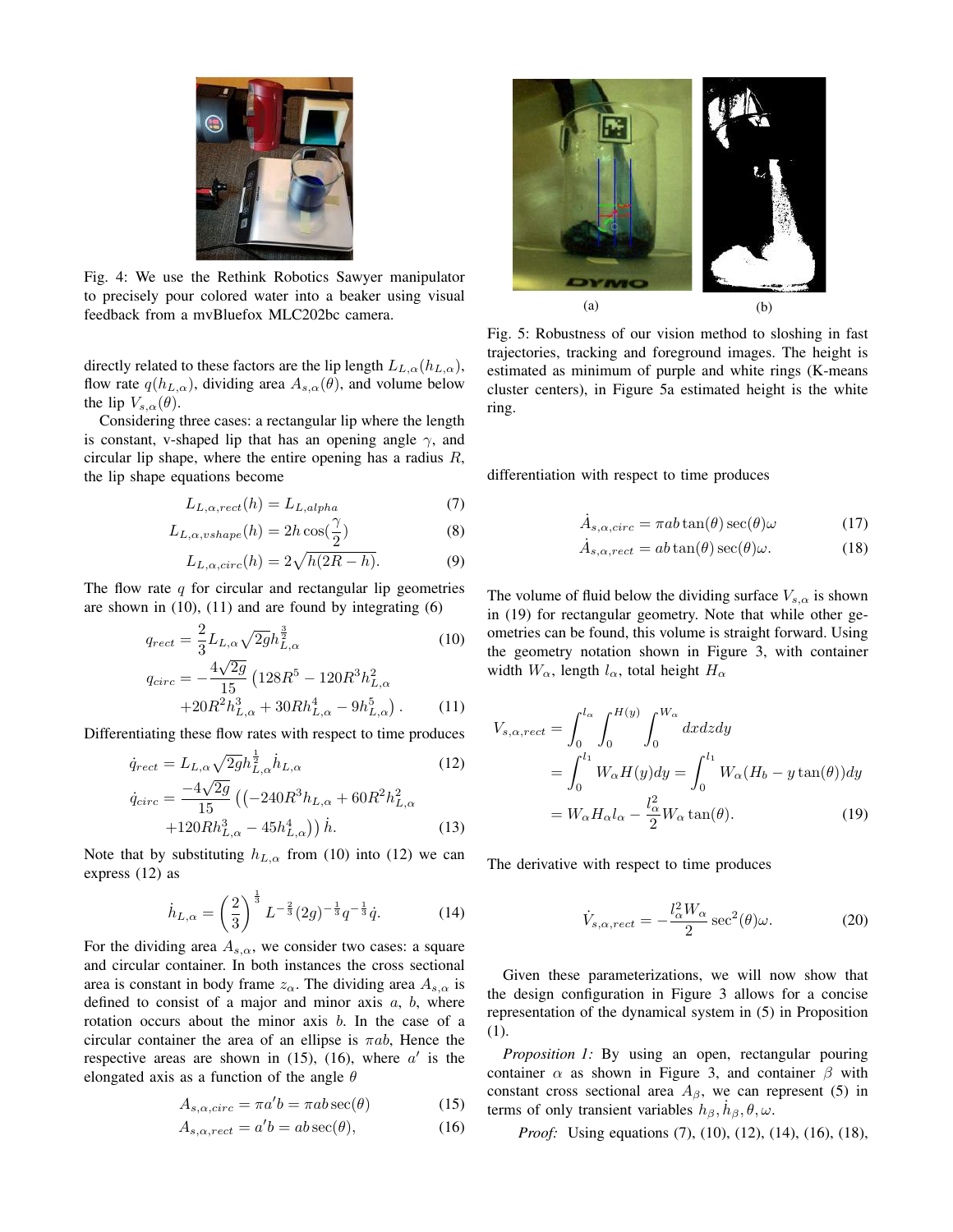(20) assuming constant  $A_{\beta}$ , (5) becomes

$$
q = -\left(\left(\frac{2}{3}\right)^{\frac{1}{3}} L_{L,\alpha}^{-\frac{2}{3}}(2g)^{-\frac{1}{3}} q^{-\frac{1}{3}} \dot{q}\right) (W_{\alpha} l_{\alpha} \sec(\theta))
$$

$$
-\left(\left(\frac{3}{2}\right)^{\frac{2}{3}} L_{L,\alpha}^{-\frac{2}{3}}(2g)^{-\frac{1}{3}} q^{\frac{2}{3}}\right) (W_{\alpha} l_{\alpha} tan(\theta) \sec(\theta)\omega)
$$

$$
+\frac{l_{\alpha}^{2} W_{\alpha}}{2} \sec^{2}(\theta)\omega.
$$
(21)

Solving for  $\dot{q}$  produces Equation (22)

$$
\dot{q} = -3^{\frac{1}{3}} L_{L,\alpha}^{\frac{2}{3}} g^{\frac{1}{3}} W_{\alpha} l_{\alpha} \sec(\theta) q^{\frac{4}{3}}
$$

$$
- \frac{3}{2} \tan(\theta) q \omega
$$

$$
+ \left(\frac{3}{8}\right)^{\frac{1}{3}} l_{\alpha} \sec(\theta) L_{L,\alpha}^{\frac{2}{3}} g^{\frac{1}{3}} q^{\frac{1}{3}} \omega,
$$
(22)

using the relation in (23) we obtain the relation between  $\dot{q}$ and  $h_{\beta}$ 

$$
\dot{q} = A_{\beta} h_{\beta}.
$$
 (23)

Substituting Equation (23) and  $q = A_{\beta}h_{\beta}$  into Equation (21) produces Equation (24) whose transient terms are only  $h_{\beta}, h_{\beta}, \theta, \omega.$ 

$$
\ddot{h}_{\beta} = -3^{\frac{1}{3}} L_{L,\alpha}^{\frac{2}{3}} g^{\frac{1}{3}} W_{\alpha} l_{\alpha} \sec(\theta) A_{\beta}^{\frac{1}{3}} \dot{h}_{\beta}^{\frac{4}{3}} \n- \frac{3}{2} \tan(\theta) \dot{h}_{\beta} \omega \n+ \left(\frac{3}{8}\right)^{\frac{1}{3}} l_{\alpha} \sec(\theta) L_{L,\alpha}^{\frac{2}{3}} g^{\frac{1}{3}} A_{\beta}^{\frac{-2}{3}} \dot{h}_{\beta}^{\frac{1}{3}} \omega
$$
\n(24)

We define  $Q_1(\theta), Q_2(\theta), Q_3(\theta)$ 

$$
Q_1(\theta) = -3^{\frac{1}{3}} L_{L,\alpha}^{\frac{2}{3}} g^{\frac{1}{3}} W_\alpha l_\alpha \sec(\theta)
$$
 (25)

$$
Q_2(\theta) = -\frac{3}{2}\tan(\theta) \tag{26}
$$

$$
Q_3(\theta) = \left(\frac{3}{8}\right)^{\frac{1}{3}} l_{\alpha} sec(\theta) L_{L,\alpha}^{\frac{2}{3}} g^{\frac{1}{3}},
$$
 (27)

which simplifies  $(24)$  to

$$
\ddot{h}_{\beta} = Q_1(\theta) A_{\beta}^{\frac{1}{3}} \dot{h}_{\beta}^{\frac{4}{3}} + \left( Q_2(\theta) \dot{h}_{\beta} + Q_3(\theta) A_{\beta}^{-\frac{2}{3}} \dot{h}_{\beta}^{\frac{1}{3}} \right) \omega. (28)
$$

With these design parameters we have derived a component of the system dynamics, we now define the region on which it is controllable and the hybrid controller used.

*Theorem 1:* For a experimental setup defined in Proposition 1, with system states  $\begin{bmatrix} x_1 & x_2 & x_3 \end{bmatrix}^T = \begin{bmatrix} h_\beta & h_\beta & \theta \end{bmatrix}^T$ and input  $u = \omega$ , there exists a hybrid control input that allows for control of the system in the domain  $\mathcal{D}: x_3 \in$  $\left(-\frac{\pi}{2},\frac{\pi}{2}\right)$  for states  $\vec{x}_0$  starting in  $\mathcal{D}$ .

*Proof:* The full system dynamics based on (28) is

$$
\begin{bmatrix} \dot{x}_1\\ \dot{x}_2\\ \dot{x}_3 \end{bmatrix} = \begin{bmatrix} |x_2|\\ Q_1(x_3)A^{\frac{1}{3}}x_2^{\frac{4}{3}} \end{bmatrix} + \begin{bmatrix} 0\\ Q_2(x_3)x_2 + Q_3(x_3)A^{-\frac{2}{3}}x_2^{\frac{1}{3}}\\ 1 \end{bmatrix} u \tag{29}
$$



Fig. 6: Using background subtraction, Sobel gradient detection and K-means clustering (Figure 6a) we are able to track the top of the fluid for feedback control. In Figure 6b the goal was to pour 100ml.

which takes the general form  $\dot{x} = f(x)+g(x)u$ . To determine the region on which this is feedback linearizable we must determine the conditions of full rank for the matrix  $M$ defined in (30), where  $ad_f g(x)$  represents the adjoint  $[f, g]$ (lie bracket). And is also feedback linearizable if the span  $M$ 's vectors are involutive

$$
M = \begin{bmatrix} g(x) & ad_f g(x) & ad_f^2 g(x) \end{bmatrix}.
$$
 (30)

The matrix M has full rank when  $x_2 \neq 0$ , meaning the height must be changing. Also we can see by inspection that  $g(x)$ is only left invertible when  $x_3 \neq -\frac{\pi}{2}$  or  $x_3 \neq \frac{\pi}{2}$ . Hence we propose the following hybrid controller

$$
u = \begin{cases} g(x)^{\dagger}(\tau - f(x)) & x_2 \neq 0 \text{ and } x_3 \in (-\frac{\pi}{2}, \frac{\pi}{2}) \\ sgn(x_3)\delta_{\omega} & x_2 = 0 \text{ and } x_3 \in (-\frac{\pi}{2}, \frac{\pi}{2}) \\ 0 & x_3 \notin (-\frac{\pi}{2}, \frac{\pi}{2}), \end{cases}
$$
(31)

where the domain conditions here serve as hybrid control guard and reset function constraints, and these functions are an identity map. Using feedback linearization the system reduces to a second order ordinary differential equation, and solving for the desired state  $x_1$  will exponentially approach the desired point also in  $D$  for positive proportional and derivative gains  $K_p, K_d$ . We define the term  $\tau$  to be this input, and have it consist of a feedback and feed forward term prescribed by the desired trajectory of  $x_1(t)$ 

$$
\tau = \ddot{x}_{1,des} + K_p(x_{1,des} - x_1) + K_d(\dot{x}_{1,des} - \dot{x}_1). \tag{32}
$$

The desired trajectory for the system is a minimum jerk trajectory for the state  $x_1$  which defines  $\ddot{x}_{1,des}, \dot{x}_{1,des}, x_{1,des}$ where  $\ddot{x}_{1,des}$  is the feed forward term. We define a smooth, sigmoid trajectory for the fluid height by using a 5th order polynomial. Such a polynomial with specified end points characterizes a minimum jerk trajectory, and inherently minimizes the change in accelerations while respecting the boundary constraints. The specified endpoints are the initial height and final height both with zero velocity and acceleration. These boundary constraints fully define the trajectory in closed form  $[13]$ . Therefore with  $(31)$ ,  $(32)$  we can track the specified trajectory in domain D.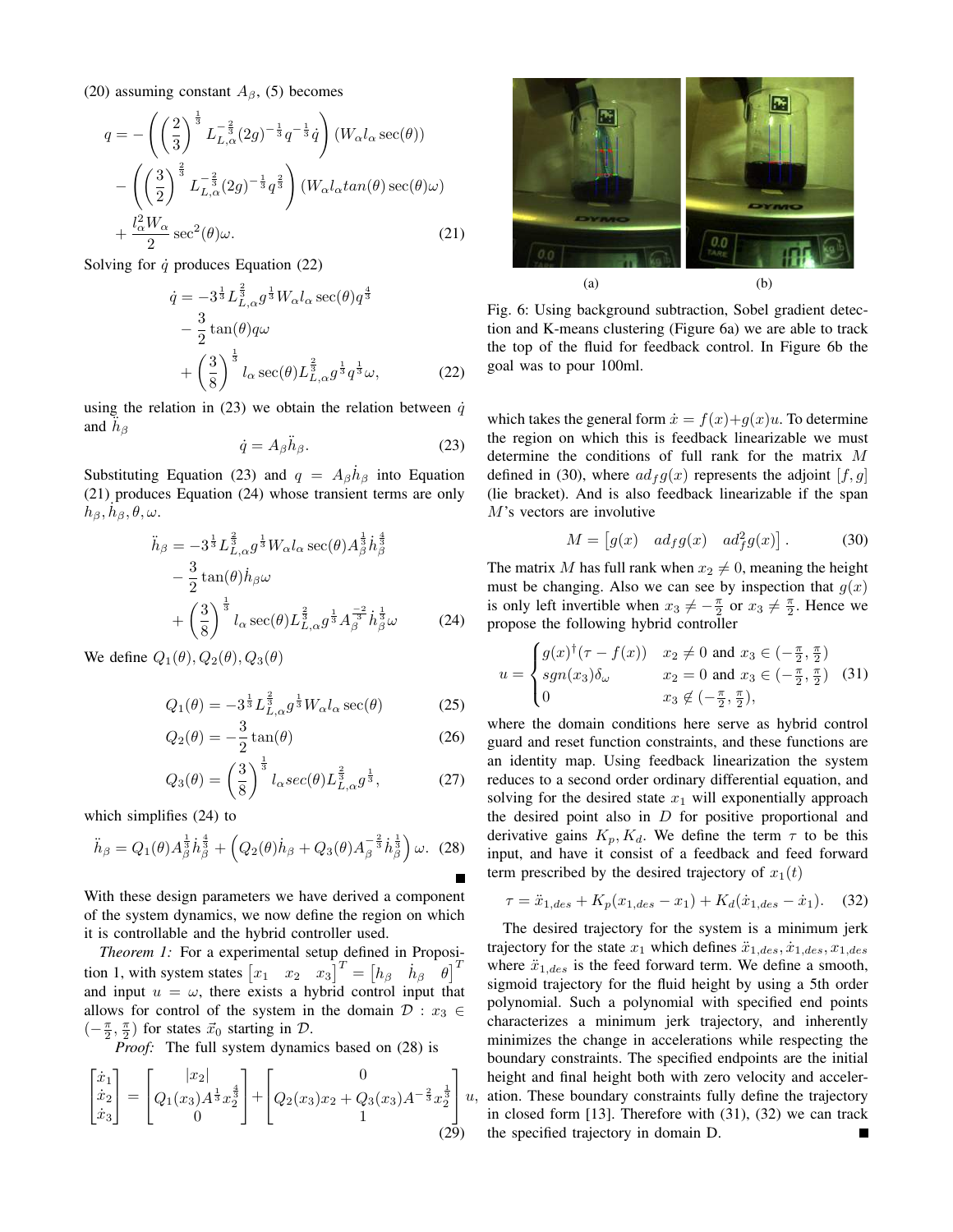

Fig. 7: We verify our model using an ODE solver in Figure 7a, we then perform this same trajectory on the real system shown in Figures 7b, 7c.

It is noted in [14] that motions that minimize jerk are also effective in suppressing vibrations in a mechanical transfer system. Hence, a minimum jerk trajectory is an adequate candidate to achieve smooth pouring, which is a necessary consideration for the steady flow assumption of the Bernoulli equation. However, it is important to note that our method does not require that the flow remain steady, as we use a hybrid controller to handle instances when flow is interrupted. But the minimum jerk trajectory produces long

periods of steady flow as shown in experiments. It must also be noted that a minimum jerk trajectory alone does not ensure there will be no sloshing, and in the event of very aggressive pours it would be advantageous to compensate.

In practice, the dynamics of the fluid (and sloshing) can be modeled using the Navier-Stokes equations, but the motion of the fluid as a whole in the container can be approximated with a analogous (spherical) pendulum model [15], [16]. The limitation of existing methods is that it is assumed the natural frequency (which is dependent on the current volume and container shape) of the fluid remains constant, but in a pouring scenario the frequency fluctuates when the volume of liquid changes. In the cases where the fluid volume remains constant, input shapers as shown in [15] or the hybrid shape approach (utilizing notch filters for matching the fluid natural frequencies with the notch resonance frequencies) as shown in [6], can be used to minimize sloshing during quick motions. So in the case of aggressive pouring, an input shaper, particularly zero vibration (ZD) shaper which uses two impulse inputs with delay between them which is a function of the natural frequency and dampening ratio (volume specific) can be used to mitigate sloshing. A study of these input shapers and their convolutions to minimize sloshing is studied in depth for a square container in [17] and hence may be useful in very aggressive trajectories where either the natural frequency modes can be approximated as constant, or updated based on container pose and current volume, with the initial applied angular accelerations (or jerks) used to model an impulse input. In this work, we examine pours whose sloshing is sufficiently suppressed by the choice of minimum jerk trajectories.

#### C. Visual Feedback

We perform visual feedback on the height of the fluid in the receiving beaker by tracking the top of the fluid. Using a fiducial, we locate the beaker in the field of view. After locating, we then utilize the OpenCV background subtracter which is a Gaussian mixture-based background/foreground segmentation algorithm [18]. Once the foreground is obtained, we then use a Sobel operator to find the gradient in the image. We then perform K-means clustering on the given gradient to segment the pixels under the tag into at most two clusters a) those for falling water b) those for rising water as shown in Figure 5 and 6. By using the cluster which is always lowest we increase the probability of tracking the top of the fluid, even in extreme cases of rigorous sloshing which occurs in fast pours, for example Figure 5.

### **III. RESULTS AND DISCUSSION**

In our experimental setup shown in Figure 4, we used the Rethink Robotics Sawyer manipulator to pour dyed water into a beaker. We performed visual feedback using a mvBluefox MLC202bc camera and verified the reported volume with a DYMO Digital Postal Scale M25. We used Apriltag fiducials developed by Ed Olson to locate the beaker in the image frame [19]. The Sawyer robot runs at 100Hz, we ran the camera at 12Hz, the scale runs at 5Hz. While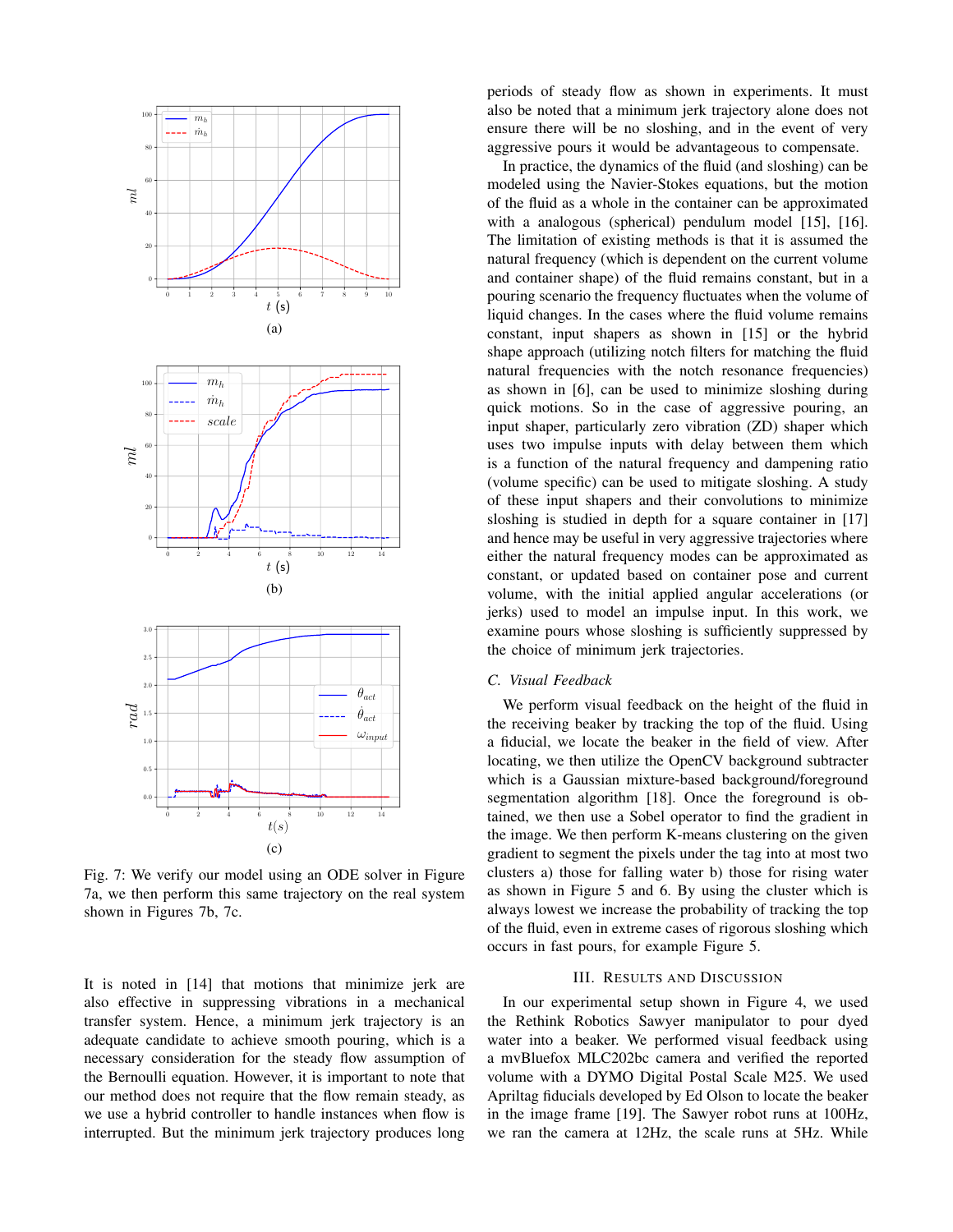

Fig. 8: Representative experimental trials of pouring. The trials are for pouring 80, 100, and 120ml, over three different time intervals.

the camera rate could be increased, we did not observe significant improvement in performance.

We demonstrate our detection method is robust to sloshing which occurs during fast trajectories as shown in Figure 5. The detection method is also robust to instances when the incoming fluid crosses the region of interest Figure 6a. To achieve these, we track the fluid directly under the tag, and only from the current estimate of the height to a threshold distance above that point. This threshold distance moves with the estimated height (shown as the green line in Figures 5a,

6a, 6b). The red line in these images indicates the goal height. We show the estimated height at the indicated desired height in Figure 6b.

While our vision height estimates are in cm, given the area of the beaker we convert this to an expected volume in ml. In the following plots, we will reference this mass height as  $m_h$  and it is the computed ml volume from a given height, which allows us to represent the expected height and scale ground truth in same units. We verify our model using an ode solver shown in Figure 7a, then perform this same trajectory on the actual system shown in Figures 7b, 7c. In Figure 8, we pour 80, 100, 120ml each with 8, 10, 12s trajectories. It can be noted that with longer trajectories and larger volumes the accuracy increases. In Figure 9a, we present 50 trials of 100ml pours with 10s trajectories. Contributions to variance include the fact that the pouring container did not always contain the same initial amount of fluid, hence the hybrid controller provides a constant positive velocity until pouring begins, then the trajectory is initialized at the onset of pouring.

This demonstrates the robustness of our hybrid control to the amount of fluid in the pouring container. It can also be seen that there are points where the pouring height levels off. This is due to the fact that during some pours, there were bubbles forming on the side of the glass, which causes the vision algorithm to report a higher than actual height. When this occurred, the system would halt until either the bubbles popped and it continued, or until the trajectory indicated a higher height was required than that estimated. In either event the system recovers and pours the desired amount with the reported variance. Figure 9b shows the error between the visual volume estimation and the reported scale. It can be noted that across all 50 trials there is a consistent peak in the difference at the beginning of the pours. We attribute this to the fact that because we keep the camera at a constant height, when the fluid level is observed from above the surface of the fluid can offset the reported height, but as the level of the fluid approaches the height of the camera, the reported value increases in accuracy. While backing the camera away from the setup would reduce this disparity, it would also serve to reduce resolution. A video demonstrating this method and the results can be found on Youtube: "Precise Dispensing of Liquids Using Visual Feedback (GRASP Lab UPenn)".

## IV. CONCLUSIONS

In this work, we present a hybrid controller capable of precision pouring using visual feedback. Our fluid height detection algorithm performs online background subtraction to obtain the foreground, then tracking the region of the image under the Apriltag we perform K-means clustering with two clusters to distinguish between fluid entering the beaker and the rising height of the fluid. We show that our detection algorithm is robust to sloshing in the receiving beaker. Our controller is robust to the initial amount of fluid in the pouring container. Our controller is also robust to halts in fluid flow which occur due to errors in estimation caused by sloshing or bubbles. In these instances the controller relies